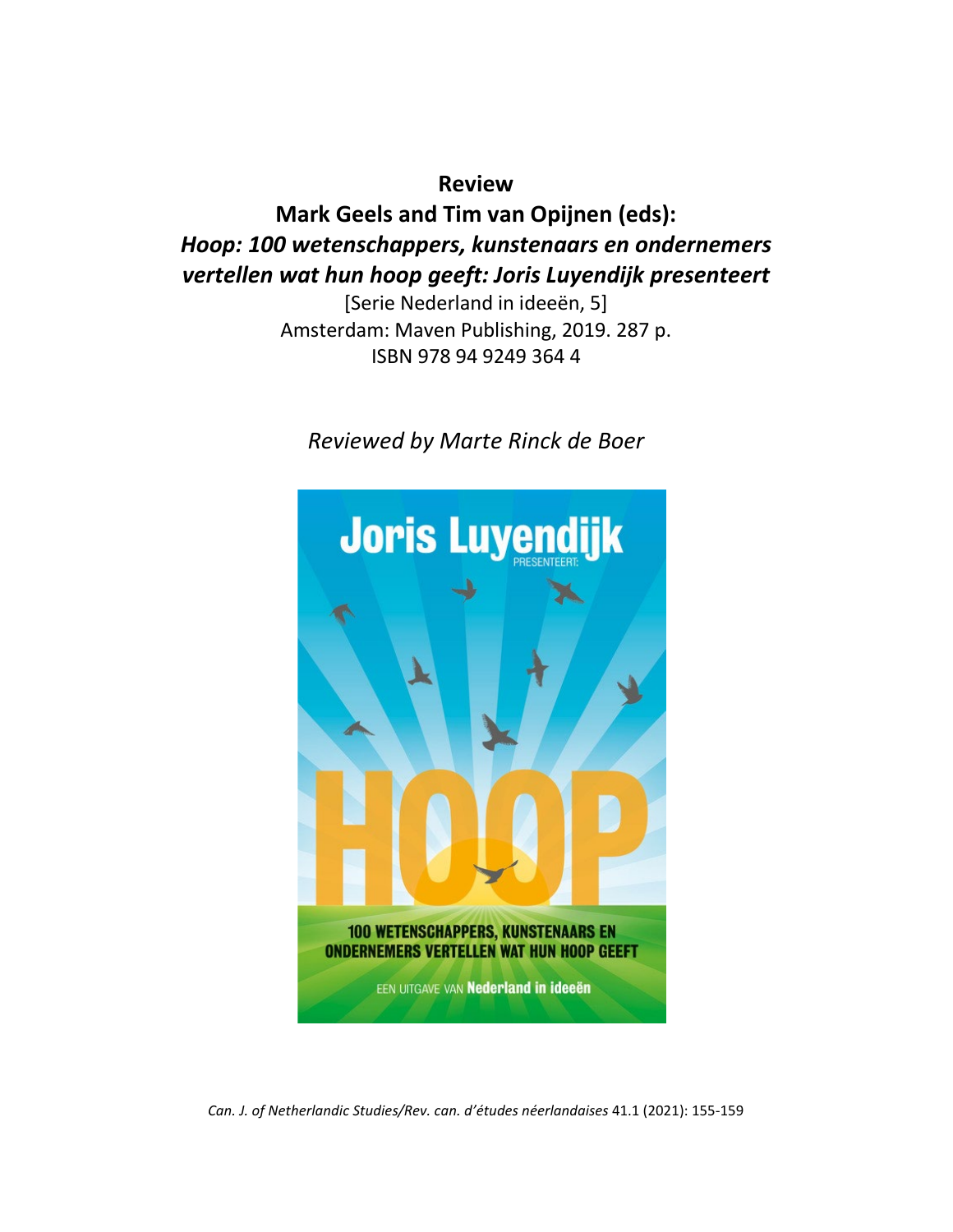## 156 REVIEW: MARTE RINCK DE BOER: MARK GEELS AND TIM VAN OPIJNEN: *HOOP*

*Hoop* ('Hope') is the fifth publication in the series *Nederland in ideeën* ('The Netherlands in ideas'), published annually – in Dutch only – since 2014. Mark Geels and Tim van Opijnen, natural scientists and the publication's initiators/editors, invite a so-called curator to provide a striking question to be answered by around 100 mainly Dutch scholars, artists, entrepreneurs, and opinion makers – 50% to 60% of them regularly contribute to the series. This formula results in an exhibition of narratives disclosing a variety of ideas.

Joris Luyendijk, a renowned Dutch journalist, bestselling author, anthropologist, and public speaker is the 2019 publication's curator. He asks: "What keeps you hopeful?" or "What gives you hope? Which specific step, milestone or happening in your field of expertise do you see as sign of forthcoming improvements of the world at hand?"  $(17).<sup>1</sup>$  $(17).<sup>1</sup>$  $(17).<sup>1</sup>$ 

In the introduction to the book, he explains the need for his focus on hope with reference to societal developments since the 1990s. Idealism declined, and healthy skepticism was replaced by nihilism and cynicism resulting in lack of trust in institutions and space for manipulation. Hope, so he argues, could function as a counterforce to global cynicism; hope as a conscious belief that things will be fine, will be all right; hope as "*buitenboord motor*" ('outboard motor') for movement needed in times of "*windstilte*" ('the doldrums') (16). Luyendijk does not conceptualize hope within existing discourses on hope in theology, philosophy, sociology, or psychology. He uses the concept pragmatically to present positive human action – signs of hope. The collected answers are clustered (unfortunately without clarifying rationale and in several cases raising questions) in 13 categories: activism, architecture, art, attitude to life, climate, education, entrepreneurship, health, human being, innovation, life lessons, music, nature, parenthood, politics, and privacy.

The reader is treated to an exhibition of *petits récits* (Lyotard 1984, 60) of hope; in fact, one hundred *petit récits* visualize personal perceptions of hope across the spectrum of natural sciences; artificial intelligence and information technology; (cognitive, neuro, experimental) psychology; economy; ecology; liberal arts and humanities, (art) history, literary and media studies; philosophy, sociology; anthropology; architecture; culture; and entrepreneurship. In this sense, the crossing borders collection partly embodies practices of what one of the contributors, the composer Merlijn Twaalfhoven (52), perceives as a sign of hope, namely giving the floor to inquisitive storytellers, to people with an artist's gaze who can "observe and listen" and interrogate the rich beauty of the world and have others take part of it; to those "who can ask the questions […] to share the richness of the world with others." Likewise, the architects Thomas Rau and

<span id="page-1-0"></span><sup>&</sup>lt;sup>1</sup> All English translations from the original Dutch text in *Hoop* in this review are by the reviewer.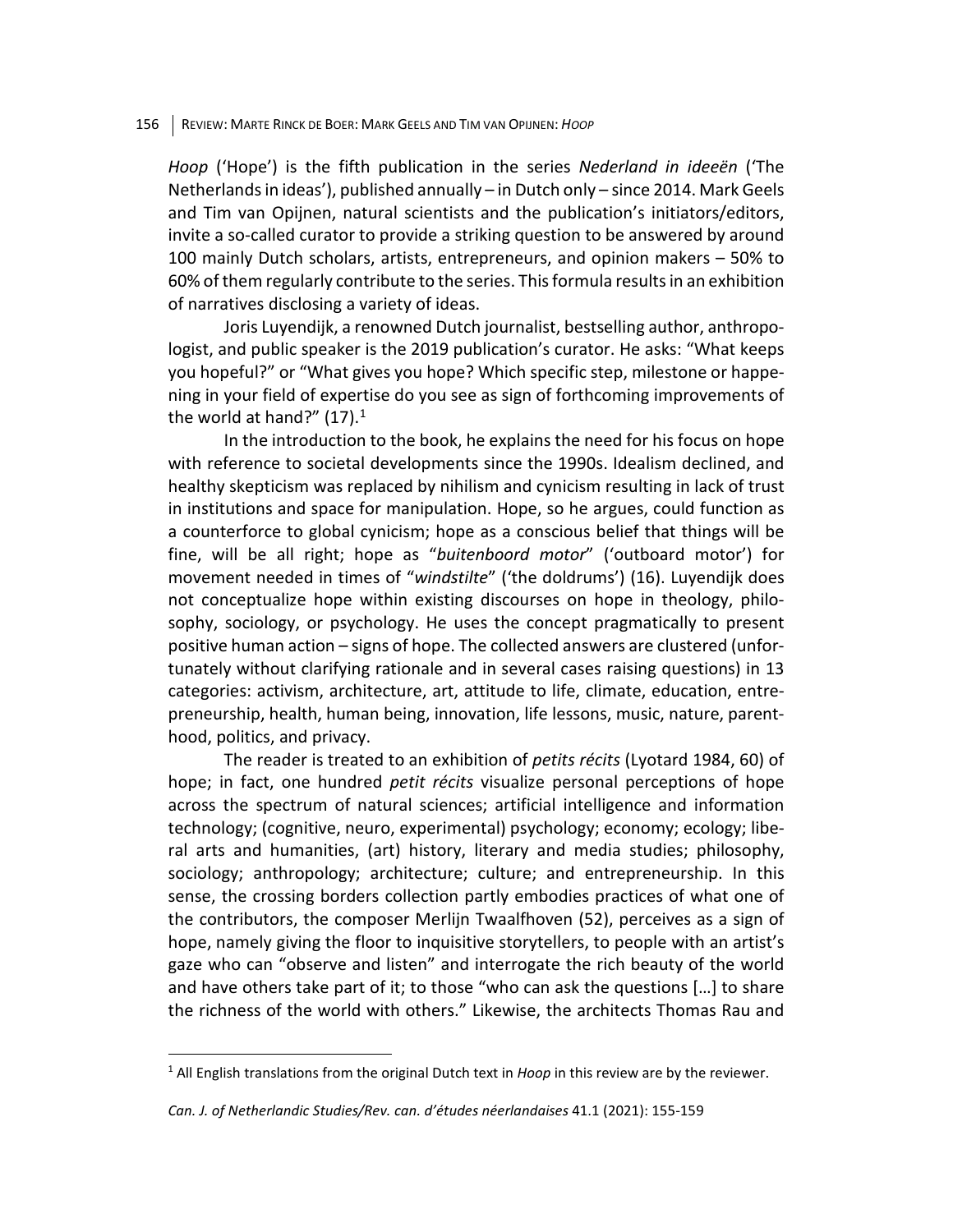Sabine Oberhuber (225) "see that the time is ripe for a new way to observe the surrounding world" which "is the most hopeful message." And harpist Lavinia Meijer concludes that "perhaps it is not intended to hold hope but just to pass it on" (218).

It is the beauty of this exhibition that one can stroll through and hang out with these little narrated fragments of human action, and that one can compare and contrast the exhibited ideas that touch the mind and the heart. It creates encounters with a variety of visions and impressions, with hope and concerns, with unquestioned love and critique. Any reception is contextualized. Some stories might feel comfortable as they mirror and confirm our own hopes. For instance, José van Dijck (a professor of media studies at the University of Utrecht) sees *The New York Times* as a beacon of hope in times of fake news and marginalization of quality journalism. Hans Schnitzler, a philosopher, addresses the "*Bildung Academie*" founded by students from the *Vrije Universiteit* and *Universiteit van Amsterdam* to enhance *Bildung* ('pedagogical growth') across educational institutions. Other texts function as eyeopeners. Hilde Geurts (a professor of clinical neuropsychology and an autism researcher at the University of Utrecht) pleads for mutual understanding and cooperation among persons with autism, their loved ones, social workers, and scholars, to avoid one-sidedness and instead provide a multicoloured picture of autism. And author Alfred Birney criticizes the biased investigations into the Dutch decolonization after World War Two and the hopeful bridging activities of young scholars and documentary makers joined in *Histori Bersema* ('shared history'). Of course, there are texts that require interrogation, like those that celebrate technological innovation for health care (such as expressed by health care specialist Marleen Hendriks) and relating to economic progress (articulated by columnist Marianne Zwagerman). Along the way, the broad scope of the exhibition, in combination with some shallowness in the line of argumentation across several narratives becomes a bit too much to keep the reader's attention.

The book informs and gives insight into human activities that can be considered hopeful. Nonetheless, it invites critical engagement with one's own experiences of hope and might stimulate altering one's view on and understanding of the world and enriching those views. In this sense, the book can be considered a hopeful experiment as reflected in the writing of art historian Gerdien Verschoor (156) on the use of paper instead of electronic notebooks by exhibition visitors: "By writing down what you think, from your words new words will grow; from your thoughts, new thoughts, from the images you see, new images. The paper notebook is the pars pro toto of slow creativity; that will conquer the world – our hope for the future."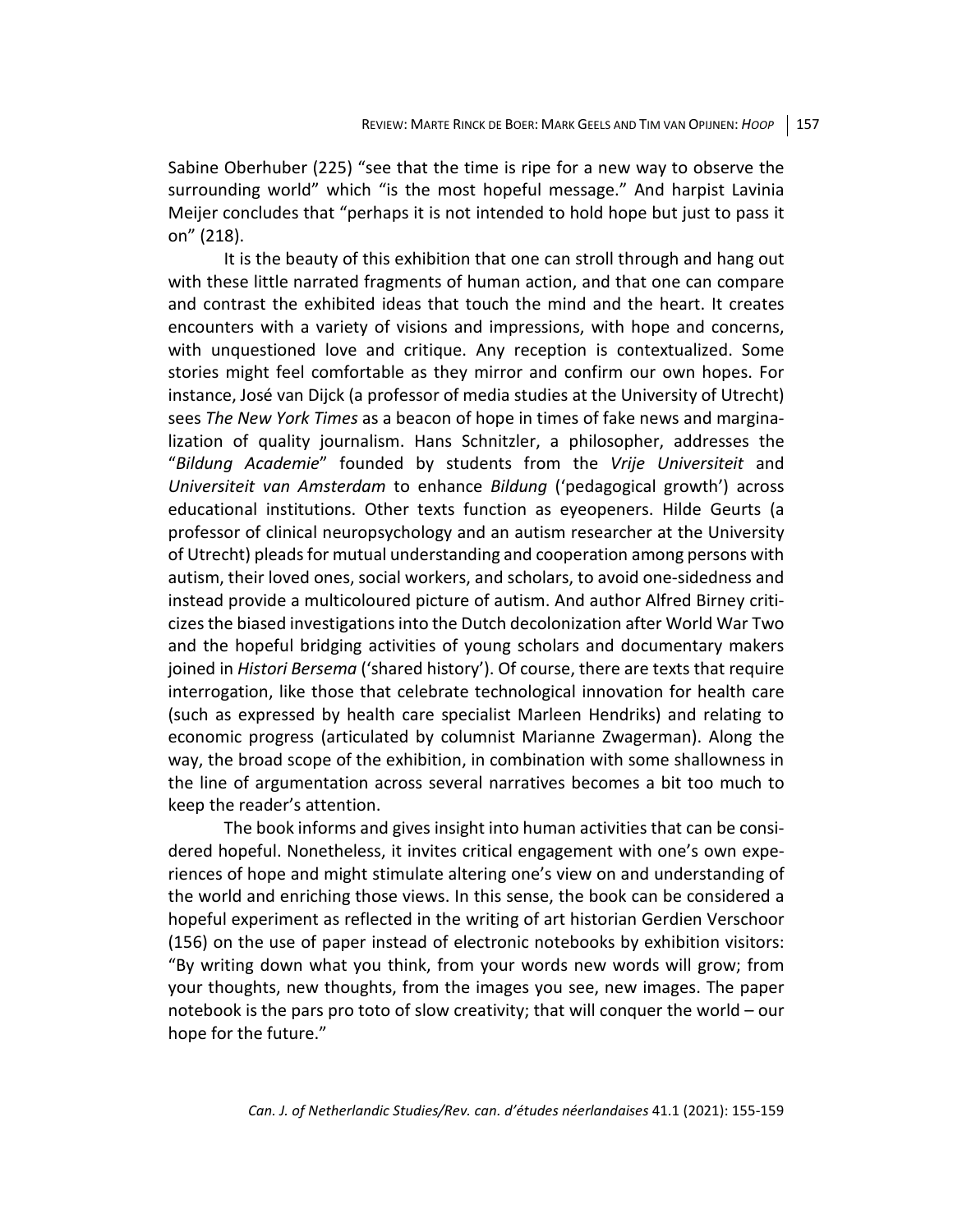## 158 REVIEW: MARTE RINCK DE BOER: MARK GEELS AND TIM VAN OPIJNEN: *HOOP*

It is questionable, however, whether the book moves beyond the individual level and could be of added value for political, economic, and societal problems. Unfortunately, the curator Luyendijk does not contribute an interprettive reflection on the value and impact of his exhibition for Dutch society – his anthropological voice is not heard. My main point of critique, prompted and informed by a feeling of discomfort about the book, stems from the fact that the contributors represent an elitist and exclusive social stratum within Dutch society that is mainly located in the Randstad, a geographical area comprised of the four largest cities in the Netherlands from where high(er) educated and successful people are often heard across various Dutch media. I can only assume the target audience will also be found in that same social stratum. No doubt they will recognize and reinforce the expressed hope. As such, the thinking that is expressed in *Hoop* represents only that which is considered important to a specific group of people based on their shared worldview. Yet, no author speaks as an authentic, isolated individual: thoughts and ideas are rooted in viewpoints of specific social groups and in turn affect action in the social context (Mannheim 1936). It is debatable, however, whether the presented viewpoints reflect the thoughts and concerns of those less privileged in Dutch society, the ones who face the complex political, economic, and societal problems day by day. If they were to read the book, would they recognize the presented ideas as signs of hope? Mannheim (1936) decisively warned us about disguised ideology in hopeful and utopian thinking; a focus on change could actually be a reinforcement for existing oppressive conditions. If hope is to be a path to counteract (an inclination toward) cynicism in society, it is essential to understand and thus include everybody's perception of hope for the future.

## **References**

Lyotard, Jean-François. 1984/1979. *The postmodern condition: A report on knowledge*. Translated by Geoff Bennington and Brian Massumi. Manchester: Manchester University Press.

Mannheim, Karl. 1936. *Ideology and utopia: An introduction to the sociology of knowledge*. Translated by Louis Wirth and Edward Shils. Orlando: Harvest Book.

## **About the reviewer**

Marte Rinck de Boer is a research lecturer and Confidential Counsellor Academic Integrity for the Bachelor and Master Program of the Hotel Management School at NHL Stenden University of Applied Science in Leeuwarden (Netherlands). She obtained her Ph.D. at the University of Humanistic Studies in Utrecht (Netherlands) in 2015. Her research interests include employee happiness in the workplace, utopian thought, and educational innovation. In her doctoral thesis, titled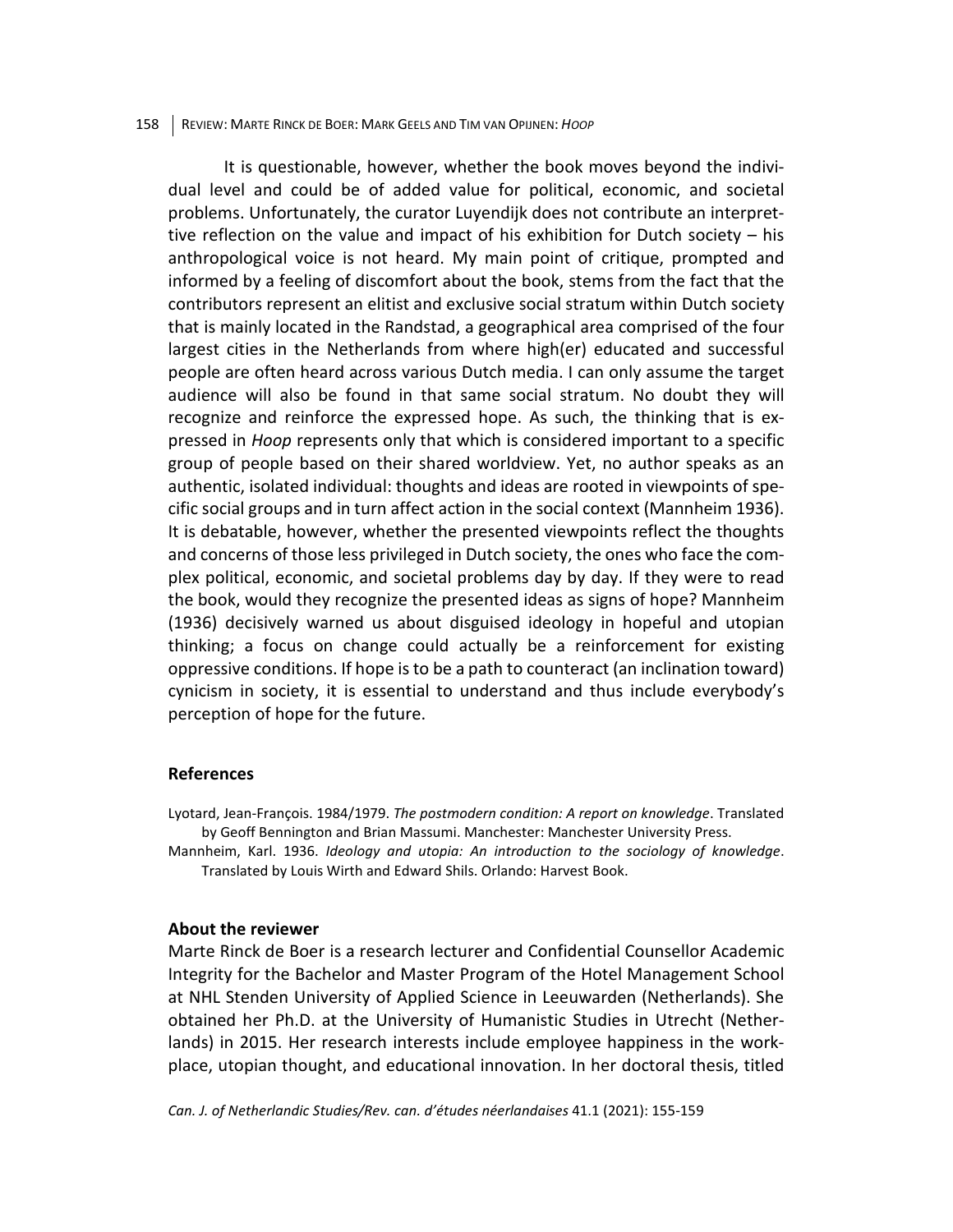*!mpulse to find out: An encounter with innovating teachers, utopia and ideology*, she applied anthropological participant observation in a Dutch secondary school to study a Dutch school innovation movement in the first decade of the 21st century.